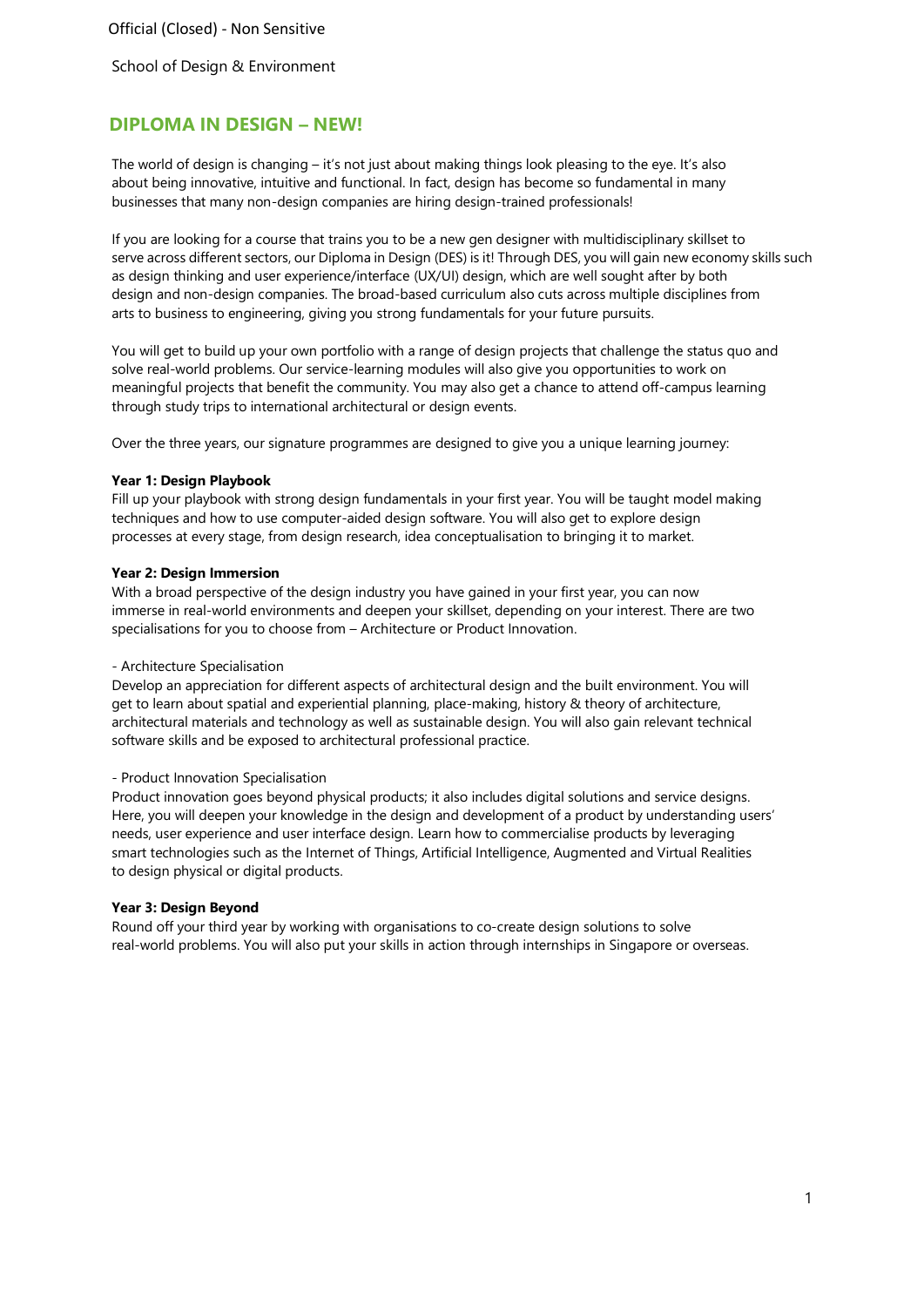Official (Closed) - Non Sensitive

School of Design & Environment

# **YEAR 1 COURSE MODULES**

# **LEVEL 1.1**

## **Computer Aided Design 1**

This module provides students with the knowledge and skills needed to understand and prepare two-dimensional Computer Aided Design (CAD) using AutoCAD student educational version of the software for Architectural, Engineering and Construction (AEC) drawings. Students will be exposed to the various drawing tools using the software and understand the various drawing conventions and standard to prepare technical and construction drawings for Architectural and Product Design projects.

## **Design Foundation Studio**

In a design studio-based learning environment, this module facilitates the development of critical thinking and fundamental design principles relating to industrial/product and architectural designs. Understanding of Design provides a platform for issues to be addressed including design fundamentals, design process, scale, proportion through design exploration using drawing platforms such as sketching and rendering.

Students will learn to articulate design ideas and translate them into proposals and material investigations through design primers, design challenges and workshops. Fundamental spatial explorations, particularly focused on general understandings of scale, proportion and composition using tools of representations in both 2D and 3D.

The knowledge and skills learnt in Fundamentals of Drawing, Model Making, History & Principles of Design and Computer Aided Design 1 will be applied into Design Foundation Studio projects.

## **Fundamentals of Drawing**

This module equips students with important skills in visual thinking, design visualisation, freehand design sketching and rendering for design. The emphasis on hands-on practice enhances students' creative thinking abilities from basic lines and curves to two-dimensional (2D) sketches and thumbnails, and then to digital three-dimensional (3D) perspective sketches.

#### **History & Principles of Design**

This module provides students a deeper understanding of how design theory and history have been formulated worldwide in relation to the development of modern society. The module provides students with a historical perspective of design against the backdrop of developments in culture, art and technology.

Students will learn about design movements and iconic design works. The module also covers elements and principles of design such as points, lines, planes, textures and space and the concepts of balance, proportion, symmetry, and contrast etc. Theory of functionality of design and principles of culture, timeline, art/architecture/design movements will be covered.

#### **Model Making**

This module provides students with the knowledge and skills of model making as a mean of design exploration as well as design presentation for architecture or product design prototyping. Students will be exposed to various processes, techniques and materials used in model making. Students will learn to make 3D models using hands-on skills and techniques in the workshop and also learn to about advanced model making techniques such as 3D printing and laser cutting. Students are required to apply and incorporate their model making knowledge and skills to their design projects.

# **LEVEL 1.2**

#### **Career & Professional Preparation 1**

This module gives students a foundational introduction to their three-year diploma course curriculum and how it prepares them for industry. It will help them to embark on their course with the end in mind, through guided reflection of their personal characteristics, and producing an overall game plan for their future education and career goals. The module aims to deepen students' commitment to the sector that the course prepares them for.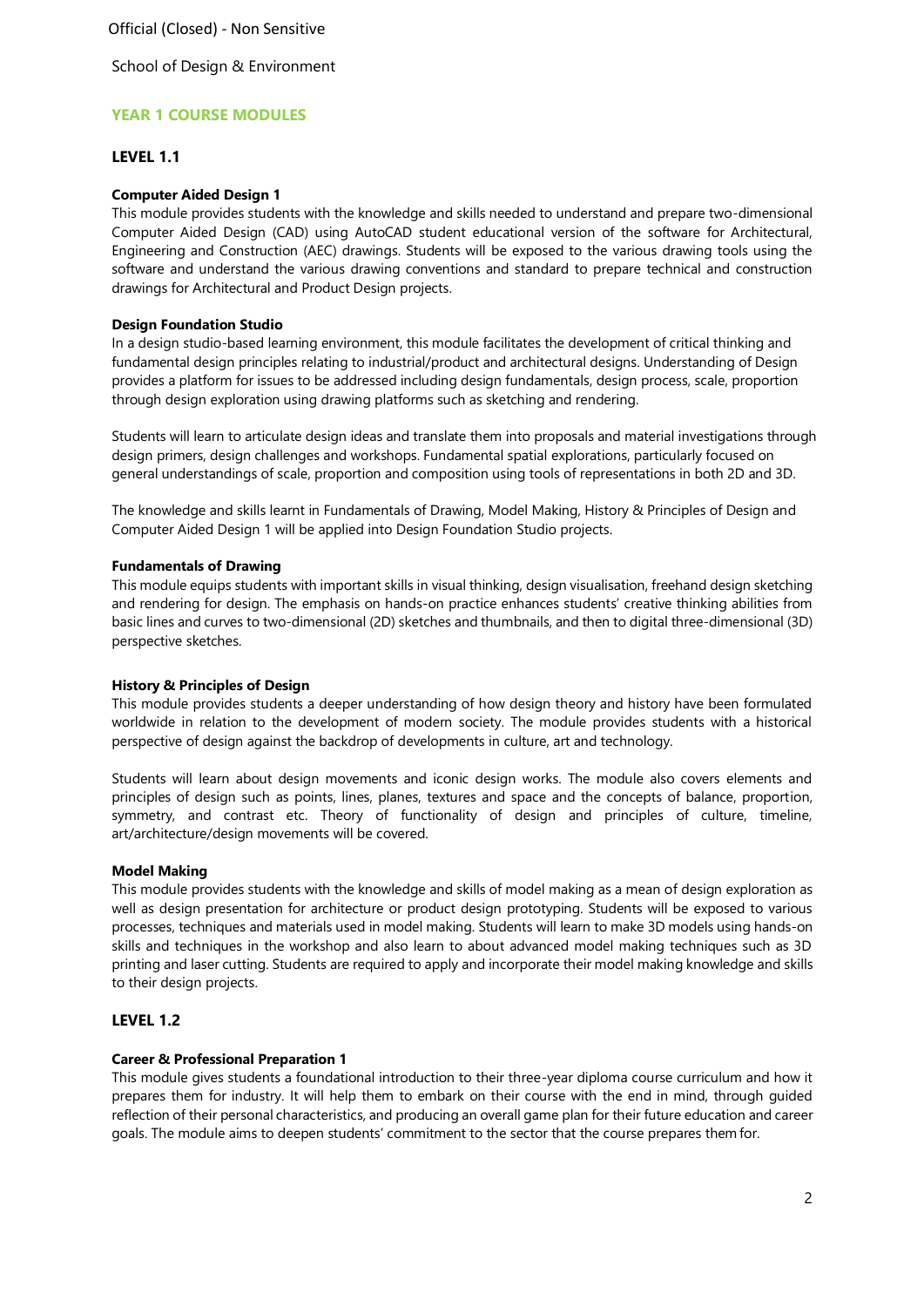## **Computer Aided Design 2**

This module builds upon the Computer Aided Design 1 module which focuses on 2D drawings. Students will be introduced to 3D modelling in this module. Students will learn to model objects in 3D using RHINO software. Topics include toolbar layout, view ports setting, 2D & 3D curve creation and continuity, 3D solid modelling, 3D surface creation and continuity, construction plane, dimensioning, colour and layer etc. Students' learning is enhanced through hands-on exercises.

## **Design Communication 1**

This module equips students with a fundamental set of skills for technical presentation, visual representation and conceptual communication in the field of spatial/product design. Students will begin to cultivate a heightened sensitivity to the surrounding through design communication. It explores how design is presented through the use of various modes of design and presentation techniques using digital media, which are essential tools for designers to effectively present their ideas.

Basic Graphic Design Principles and Elements, Grid Systems and Typography will be taught to give students the foundation of a good visual presentation of their product. Software such as Adobe Photoshop and Illustrator will be introduced to help students acquire the essential skills in executing their visual presentation and communicating their design in an appealing and effective manner. The module culminates in projects which requires the students to hone their design presentation skills, which is also valuable in areas of spatial/product design.

# **Design Studio 2 (UX & Spatial Design)**

This module equips students with an experiential and spatial understanding of spatial context with respect to basic anthropometry, ergonomics and contextual response to specific programs. An understanding will be built of form, space and order that defines design. This module facilitates the development of critical thinking to formulate design ideas that cover the basic tenets of User Experience (UX), which include spatial planning, ergonomics, customer journey map and user personas. Students will learn how to apply and integrate their creativity, knowledge and skills on a project from design process to design development in the context of enhancing user experience. A series of studio design studies and exercise will prepare students to address design approaches from industrial to small architectural design. Knowledge and skills learnt in Computer Aided Design and Design Communication will be applied into Design Studio 2 projects.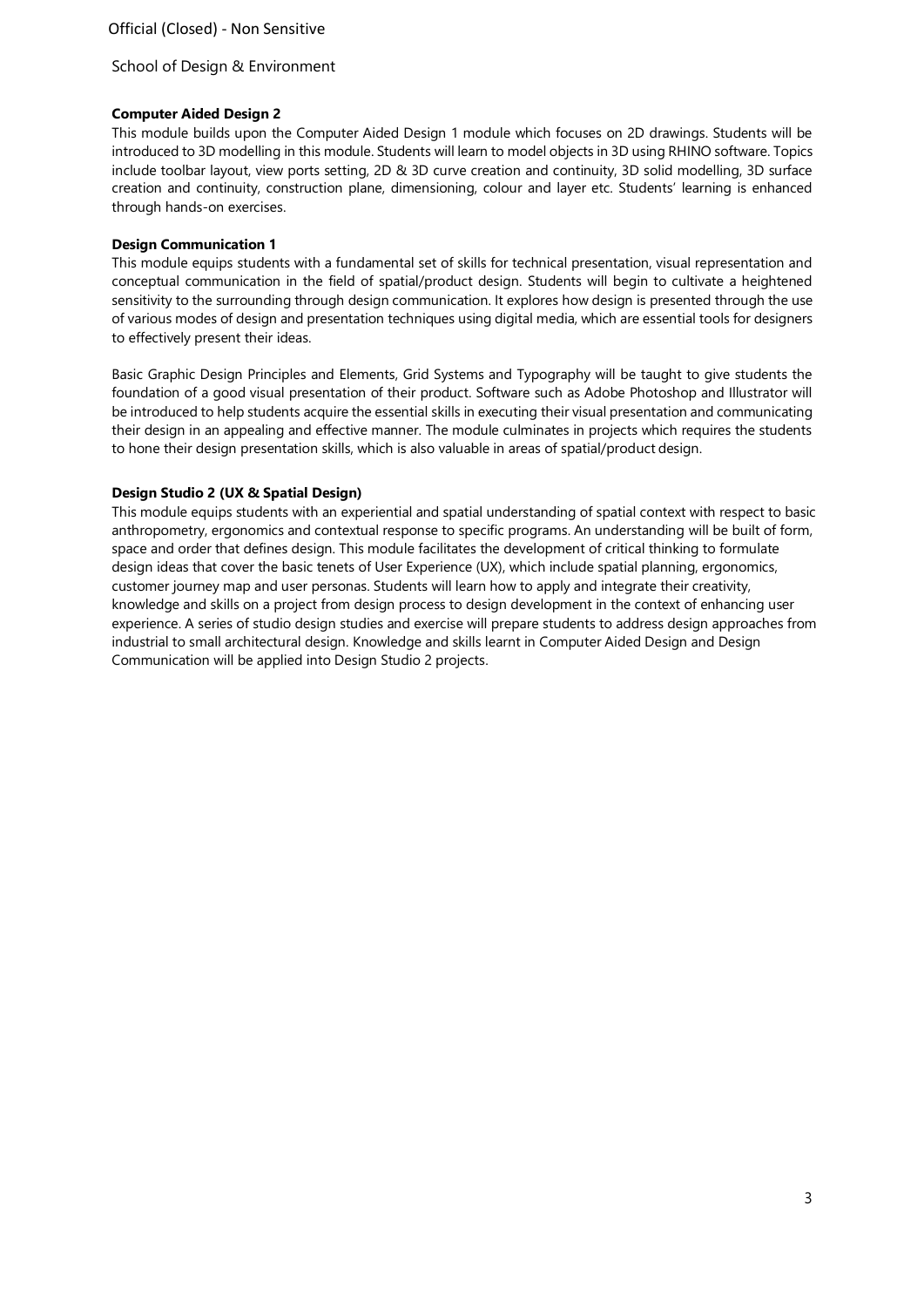# **YEAR 1 COURSE CURRICULUM**

| <b>Module Name</b>                    | <b>Credit Units</b> |
|---------------------------------------|---------------------|
| Level 1.1 (20 hours per week)         |                     |
| Computer Aided Design 1               | 3                   |
| Design Foundation Studio              | 4                   |
| English Language Express*             | ΝA                  |
| <b>Fundamentals of Drawing</b>        | 4                   |
| History & Principles of Design        | 3                   |
| Innovation Made Possible <sup>^</sup> | 3                   |
| Model Making                          | 3                   |
| Level 1.2 (21 hours per week)         |                     |
| Career & Professional Preparation 1   | $\mathfrak{p}$      |
| Communication Essentials <sup>^</sup> | ς                   |
| Computer Aided Design 2               | 3                   |
| Design Communication 1                | ς                   |
| Design Studio 2 (UX & Spatial Design) | 8                   |
| Health & Wellness^                    | $\mathcal{P}$       |

#### **Notes:**

^ For more details on Interdisciplinary Studies (IS) electives, please log on to [www.np.edu.sg/is](http://www.np.edu.sg/is/)

\* For students who required more support in English Language skills.

#### **IS Modules**

The School of Interdisciplinary Studies (IS) delivers a broad-based curriculum, which nurtures a new generation of professionals with multidisciplinary skills and an innovative and entrepreneurial spirit to meet the challenges of a knowledge economy. IS offers both prescribed modules and electives to challenge boundaries. Prescribed modules develop students' competencies in core areas such as Communication, Innovation and Enterprise, Culture and Communication, and Personal Mastery and Development, while elective modules provide insights into Arts and Humanities, Business, Design, and Science and Technology.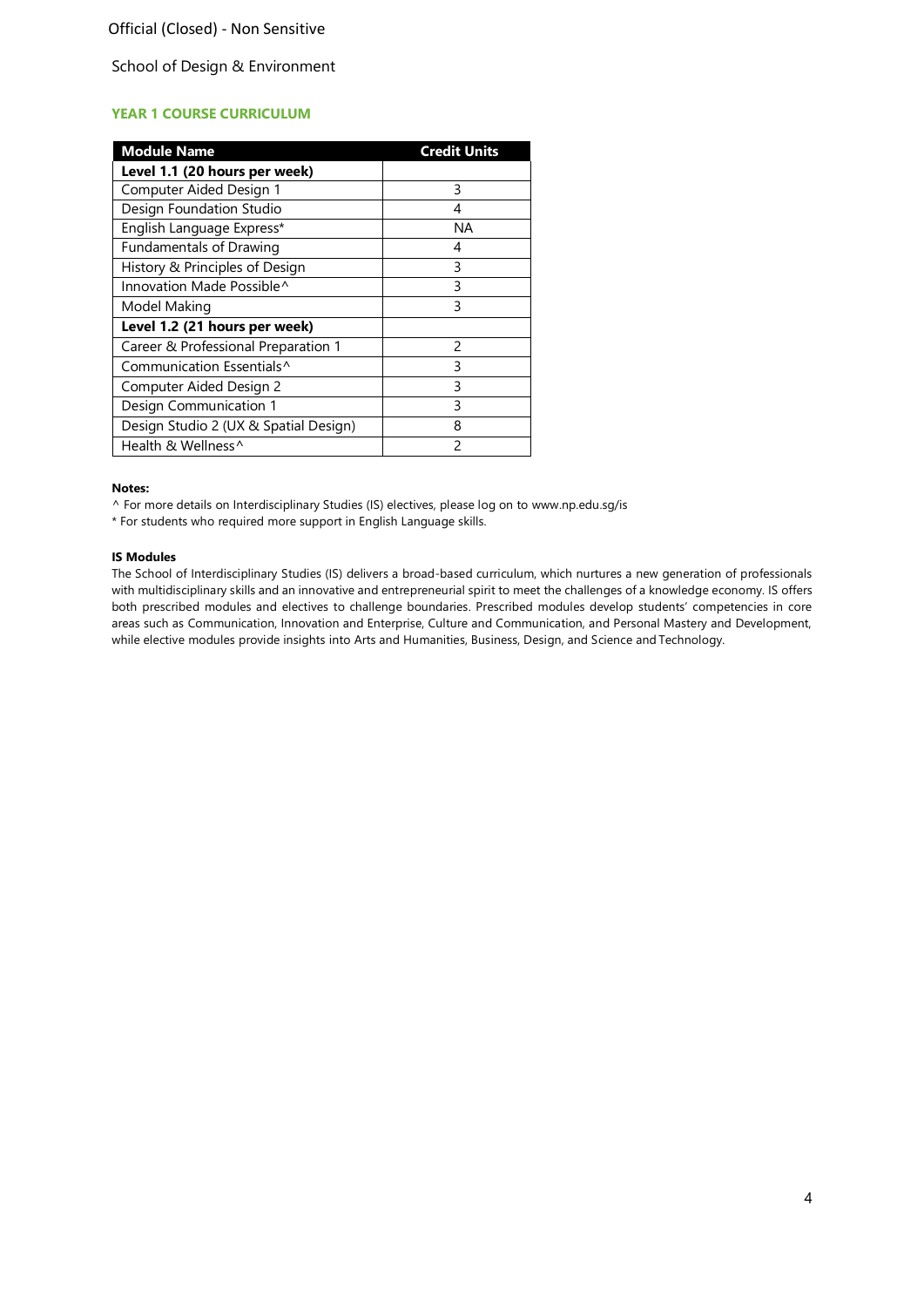## Offficial (Closed) - Non Sensitive

School of Design & Environment

# **YEAR 2 COURSE MODULES**

## **LEVEL 2.1**

## **COMMON MODULES**

#### **Career & Professional Preparation 2**

This module equips students with skills necessary to seek and secure work. They will also be equipped to communicate their personal brand in a positive way. As students sharpen their communication skills, they will also learn how to market themselves effectively. Students must be able to produce a resume, a digital portfolio, an elevator pitch and have gone through at least one mock interview.

# **ARCHITECTURE SPECIALISATION**

#### **Architectural Materials & Technology 1**

This module introduces students to fundamental knowledge of basic structure, natural architectural materials and simple construction techniques. Focus topics include anthropometry, accessibility, Indoor Environmental Quality (IEQ) and basic passive design strategies. Students will be required to apply their knowledge through the analysis of small-scale buildings as well as their design projects, and to detail them in a meaningful manner.

#### **Computer Aided Design 3**

This module builds upon the Computer Aided Design 2 and Design Communication 1 modules which focuses on fundamental set of skills for technical presentation, visual representation and conceptual communication. Students are introduced to advanced skills in 3D Modelling for architecture using BIM software such as Autodesk Revit for Architecture. Students will gain an understanding of BIM processes as well as equip students with the relevant and fundamental 3D Modelling skills to start a project using BIM.

#### **Design Studio 3 (Community Design/Build)**

This module further enhances the competency level of the skills developed in the Design Studio 2 module. Complementing knowledge scaffolding from previous design studios, this module will focus on participatory design approach to co-create architectural solutions through Service-Learning pedagogy. This module advances the learning with the inclusion of a real community and physical site in the design challenge as well as providing service to a particular community.

Students will begin by conducting participatory design research activities to discover the needs and aspirations of the community. In return of the service rendered to the community, students will learn more about the strengths and issues faced by the particular community.

Thereafter, students will craft the vision of the project based on the needs of the community by applying conceptual and critical thinking in the formulation of design meaning or narratives. Students will also learn how to apply appropriate techniques and skills to sensitively bring out the essence of their design through the use of various representational media to communicate design ideas effectively. Students will reinforce and question their personal values, beliefs and assumptions and acting upon them based on their service experience.

#### **History & Theory of Architecture**

This module introduces students to analyse buildings and the built environment based on understanding of culture, timeline, art/architecture movements and urban context which are historically significant. The module will develop critical tools for the analysis and appreciation of architecture, for its role in the development of the environment we live in with a special focus of SE/Asian architecture. Science and art in architecture and its theories will be covered. Students will be writing and reading of texts about architecture, architects, theories and critical essays.

# **PRODUCT INNOVATION SPECIALISATION**

#### **Computer Aided Design 3**

This module aims at equipping students with the fundamental skills in using a computer-aided design (CAD) tool to produce three-dimensional (3D) solid models, as well as two-dimensional (2D) engineering or detailed drawings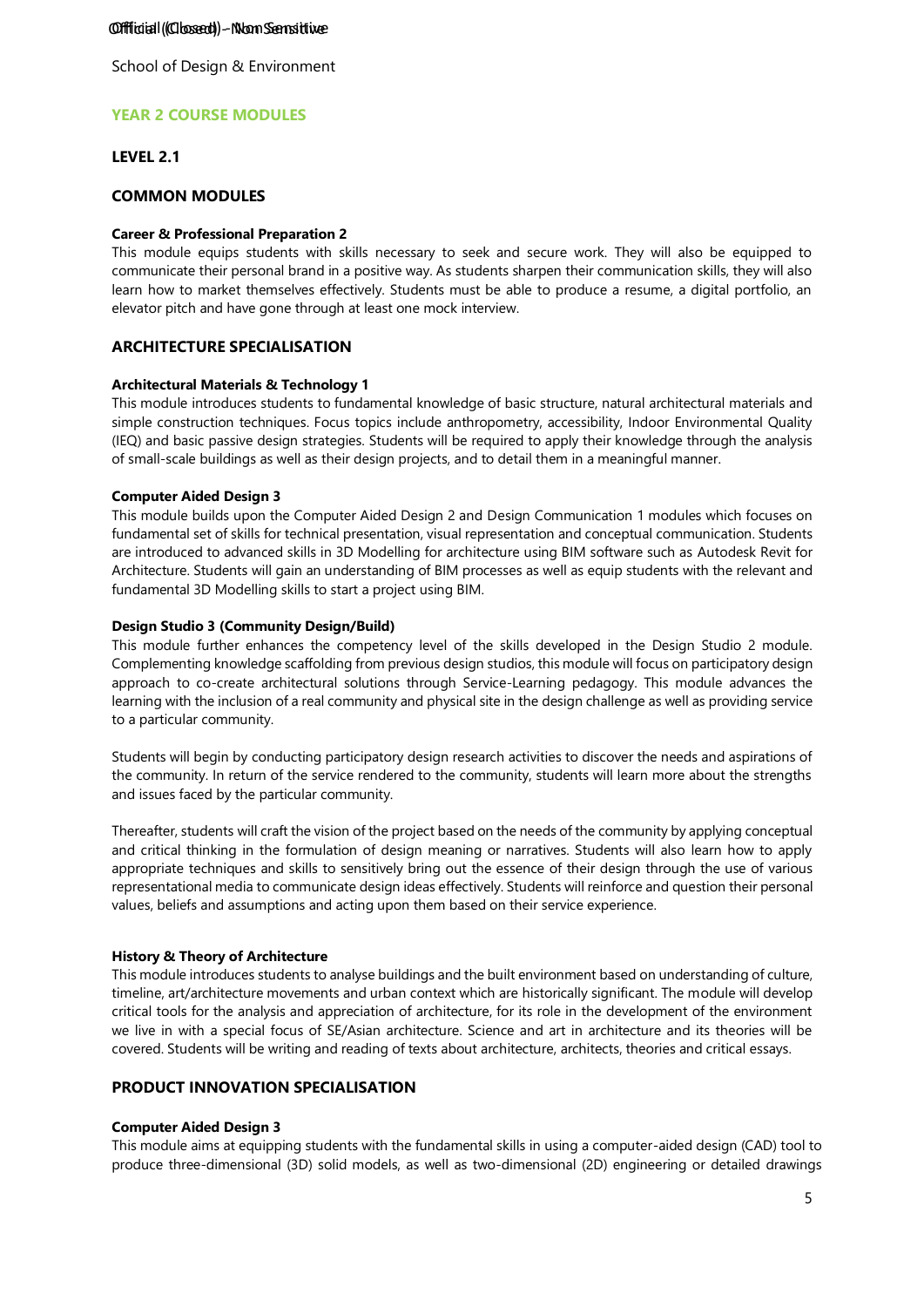## Offficial (Closed) - Non Sensitive

# School of Design & Environment

using various 3D software such as CREO/Fusion 360. Topics include 3D modelling, 2D drawing, orthographic projection, sectioning, dimensioning, limits and fits, linear tolerancing, Geometrical Dimensioning & Tolerancing (GD&T) and parts assembly. Students will also learn the fundamentals, conventions and practices of engineering drawing based on the International Standards Organisation (ISO) guidelines. If time permits, sheet metal modelling, mechanism application, simple surface modelling and CAD files transfer from CREO/Fusion 360 to other CAD software will be introduced.

## **Data Analytics for Design**

This module aims to equip students with critical thinking, problem solving, analytical and decision-making skills. Students will be introduced to fundamental knowledge and tools in data analytics in the context of design research. Students will learn various tools (such as Tableau/PowerBI) to effectively aid them in data collection, analysis and synthesis of data, uncovering data patterns and drawing hypothesis or conclusion. They will also learn how to effectively visualise and present data to the targeted stakeholders through data collection and visualisation tools.

## **Design Communication 2**

This module introduces students to image-based communication – image as language, and visual personality. Students will explore visual literacy and design principles through graphic, illustration and photographic-based image-making. Emphasis will be placed on building a foundation for strategic thinking, exploration, experimentation and self-discovery when creating or working with images and designs for different contexts. Students will build the capacity to communicate information effectively through words, image and graphic compositions.

Students will also learn branding, packaging & basic publication design. They will discover the structure and strategies of developing a successful brand statement and explore forms, structures, materials, colour, imagery, typography and regulatory information to make a product ready for marketing. Adobe InDesign will also be introduced to help students acquire the skills in executing their visual presentation and communicating their design in an appealing and effective manner.

## **Design Studio 3 (Research)**

This module allows students to apply various data analytics methodologies and techniques through design sprints in studio-based projects. Students will blend design thinking and data analytic tools to understand, analyse and uncover market trends and patterns that will lead them to drawing hypothesis and synthesising well-informed problem statements that will influence the creation of design solutions that are consumer centric. Knowledge and skills learnt in Data Analytics for Design, Design Communication 2 and Computer Aided Design 3 will be applied into Design Studio 3 projects.

# **LEVEL 2.2**

# **ARCHITECTURE SPECIALISATION**

# **Architectural Materials & Technology 2**

This module expands students' knowledge of architectural materials and building technology using large-scale structure, more advanced construction techniques and processed architectural materials. Focus topics consist basic design for manufacturing and assembly (DfMA), prefabrication construction technique, Green Building Design and the related Green Mark schemes. Students are required to apply their knowledge through the analysis of medium to large scale buildings as well as their design projects, and to detail them in a meaningful manner.

#### **Building & Environmental Systems**

This module introduces students to basic building services and their impact on architecture and the environment. Students learn the local codes and practices on mechanical services, electrical supply, air-conditioning, fire-fighting provision, drainage, waste management and sewerage. Students will also be introduced to renewable energy, building services used in Green Building Design and the related Green Mark schemes.

Supplemented with green building performance analysis software, site visits and case studies of exemplary Green Mark buildings, students are required to apply their knowledge and incorporate the relevant building services to their carbon-neutral architectural design project.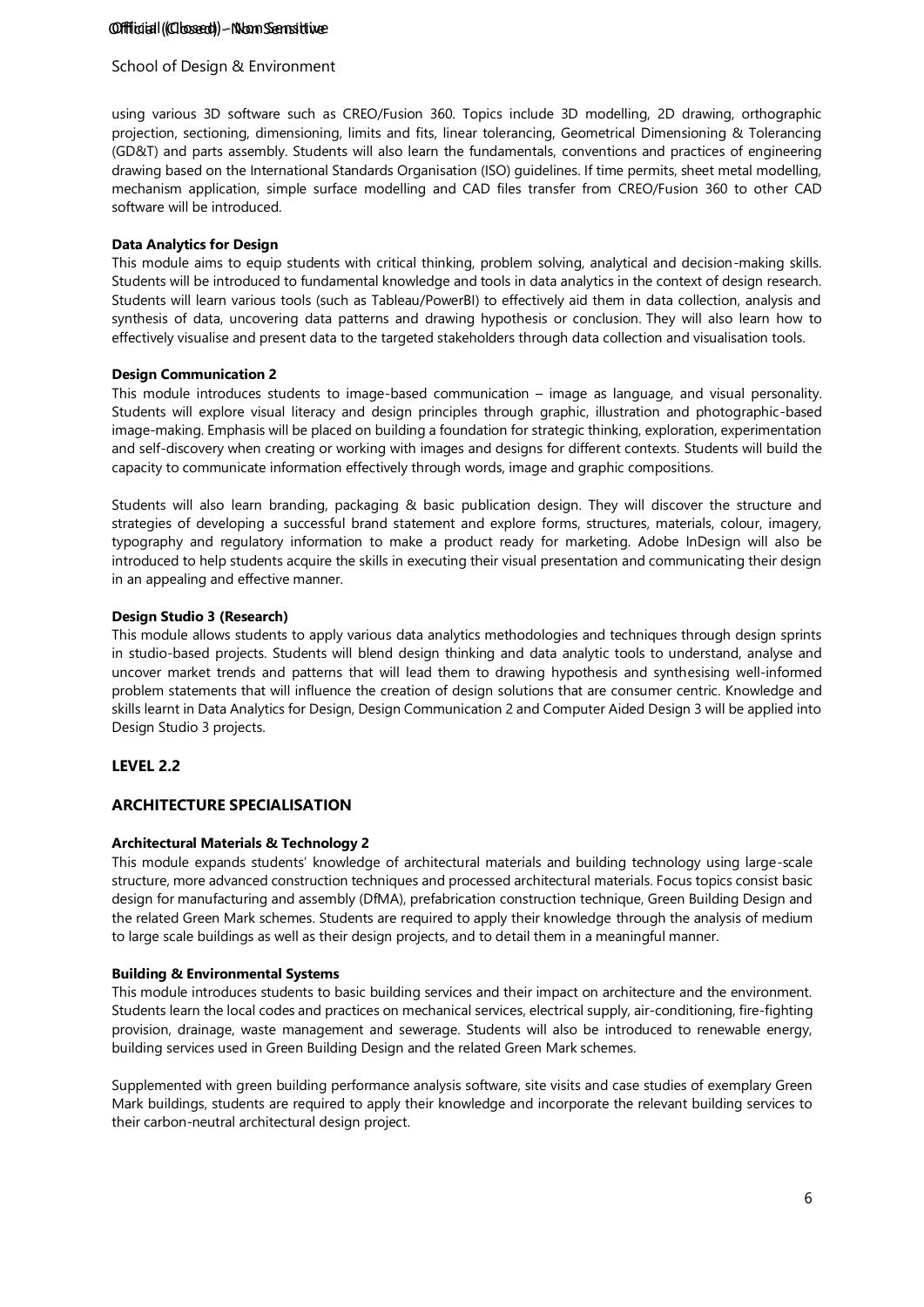## Offficial (Closed) - Non Sensitive

## School of Design & Environment

#### **Computer Aided Design 4**

This module builds upon the Computer Aided Design 3 module which focuses on 3D Modelling and starting a project using BIM, the students are introduced to advance BIM Modelling tools and processes.

Students will explore advance 3D Modelling for family creation, building simulation and analysis and parametric design. Software such as advance 3D rendering and Adobe Creative Suite will also be introduced to the students to harness the techniques of 3D visualisation and visual storytelling in one's creative design process, and seamlessly integrate these outputs into compelling presentations and portfolio of works.

#### **Design Studio 4 (Design for Manufacturing & Assembly 1)**

This module further enhances the competency level of the skills developed in the Design Studio 3 module. The students will advance in the learning of design exploration with emphasis on modularity and pre-fabrication technology, adapted and suited for natural and urban contexts.

Students begin by exploring forms and structure and how they are further informed through contextual, physical, social and cultural considerations. They will also apply conceptual thinking in the formulation of design narratives and derive spatial programming based on the understanding of the client, users and design brief. Through the studio project, students will develop critical design solutions with compliance to statutory requirements and design considerations for manufacturing and assembly of holistic architectural design for small to medium scale architectures.

## **PRODUCT INNOVATION SPECIALISATION**

#### **Aesthetics & Ergonomics**

This module aims for students to learn about the relationships between form and function, basic principles of ergonomics, and the aesthetic and semantic aspects of products. In addition to basic principles and analysis, topics are learned in context to applications in product design, the influence of these design factors in consumers' preference for a particular product or system. The module tutorials/assessments require students to apply the principles learned onto basic product mock-ups as well as models. Lectures, tutorials and workshops are used in the module.

#### **Design Development**

This module focuses on the understanding and applications of materials and manufacturing processes that would influence the development of products and experiences. As part of design development, students will be exposed to digital fabrication and rapid prototyping tools and technology such as 3D printing and laser cutting. Students will also be required to consider different methods of designing parts/components in a product and understand how it would influence the form, function and cost of the design solution.

#### **Design Studio 4 (Design Entrepreneurship)**

This module prepares students to undertake individual projects with the aim to design, make and market a range of design solutions that must be commercially viable. With commercialisation as the main focus, students are required to identify a business opportunity and craft their own design brief to develop human-centred innovations through service, product or experience. At the end of this module, students will be able to pitch a brand strategy that includes cost analysis and cost plan. Along with their design proposals, students are required to implement their strategies via different media such as the use of materials, part drawings, production methods, marketing/e-commerce platforms and packaging. Design entrepreneurs will be invited to share and give advice during pitching sessions. Knowledge and skills learnt in Design Development, Entrepreneurship & Marketing and Aesthetics & Ergonomics will be applied into Design Studio 4 projects.

### **Entrepreneurship & Marketing**

This module introduces the business of design and entrepreneurship within the realm of product design and development. Students will learn to combine traditional business strategies with design thinking methodologies to develop new initiatives and design financially viable businesses. Learning from case studies, students can adapt from best practices, learn to develop quick prototypes to test and iterate business concepts, create value proposition into commercially viable enterprise. Students will learn the important connection between product design & development with other functions in a business organisation, marketing strategies, e-commerce, and social media marketing. Topics include types of business environment, general management functions and characteristics, design management, project/product manager role, marketing process, business plan and project management.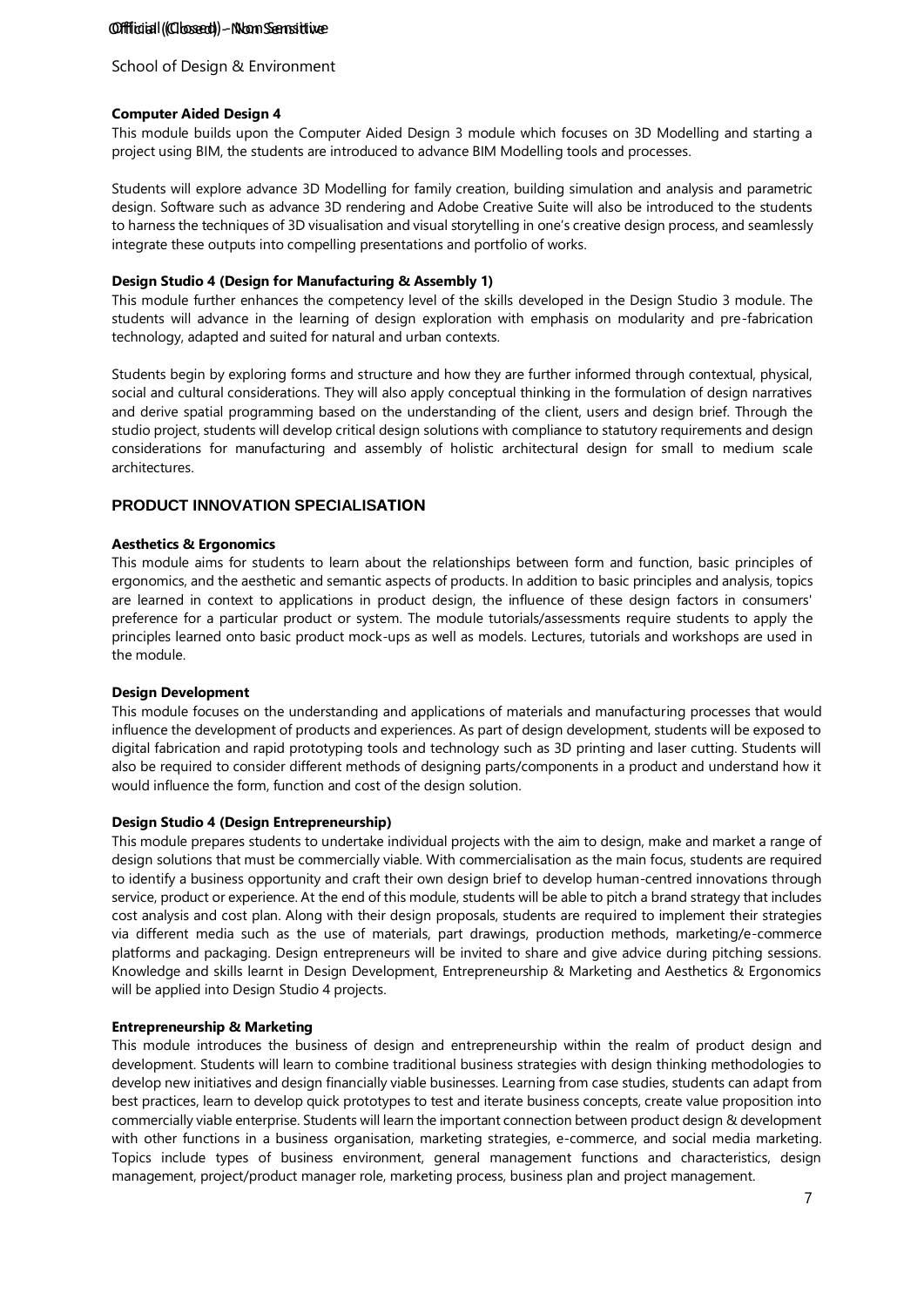# **YEAR 2 COURSE CURRICULUM**

| <b>Module Name</b>                                      | <b>Credit Units</b> |
|---------------------------------------------------------|---------------------|
| Level 2.1 (22 hours per week)                           |                     |
| <b>Architecture Specialisation</b>                      |                     |
| Architecture Materials & Technology 1                   | 3                   |
| Career & Professional Preparation 2                     | 2                   |
| <b>Computer Aided Design 3</b>                          | 3                   |
| Design Studio 3 (Community Design/Build)                | 8                   |
| History & Theory of Architecture                        | 4                   |
| World Issues: A Singapore Perspective^                  | $\overline{c}$      |
| Level 2.1 (19 hours per week)                           |                     |
| <b>Product Innovation Specialisation</b>                |                     |
| Career & Professional Preparation 2                     | 2                   |
| Computer Aided Design 3                                 | 3                   |
| Data Analytics for Design                               | $\overline{2}$      |
| <b>Design Communication 2</b>                           | 4                   |
| Design Studio 3 (Research)                              | 6                   |
| World Issues: A Singapore Perspective^                  | $\overline{c}$      |
| Level 2.2 (17 hours per week)                           |                     |
| <b>Architecture Specialisation</b>                      |                     |
| Architectural Materials & Technology 2                  | 3                   |
| Building & Environmental Systems                        | 3                   |
| Computer Aided Design 4                                 | 3                   |
| Design Studio 4 (Design for Manufacturing & Assembly 1) | 8                   |
| Level 2.2 (21 hours per week)                           |                     |
| <b>Product Innovation Specialisation</b>                |                     |
| Aesthetics & Ergonomics                                 | 3                   |
| Design Development                                      | 6                   |
| Design Studio 4 (Design Entrepreneurship)               | 8                   |
| Entrepreneurship & Marketing                            | 4                   |

#### **Notes:**

^ For more details on Interdisciplinary Studies (IS) electives, please log on to [www.np.edu.sg/is](http://www.np.edu.sg/is/)

#### **IS Modules**

The School of Interdisciplinary Studies (IS) delivers a broad-based curriculum, which nurtures a new generation of professionals with multidisciplinary skills and an innovative and entrepreneurial spirit to meet the challenges of a knowledge economy. IS offers both prescribed modules and electives to challenge boundaries. Prescribed modules develop students' competencies in core areas such as Communication, Innovation and Enterprise, Culture and Communication, and Personal Mastery and Development, while elective modules provide insights into Arts and Humanities, Business, Design, and Science and Technology.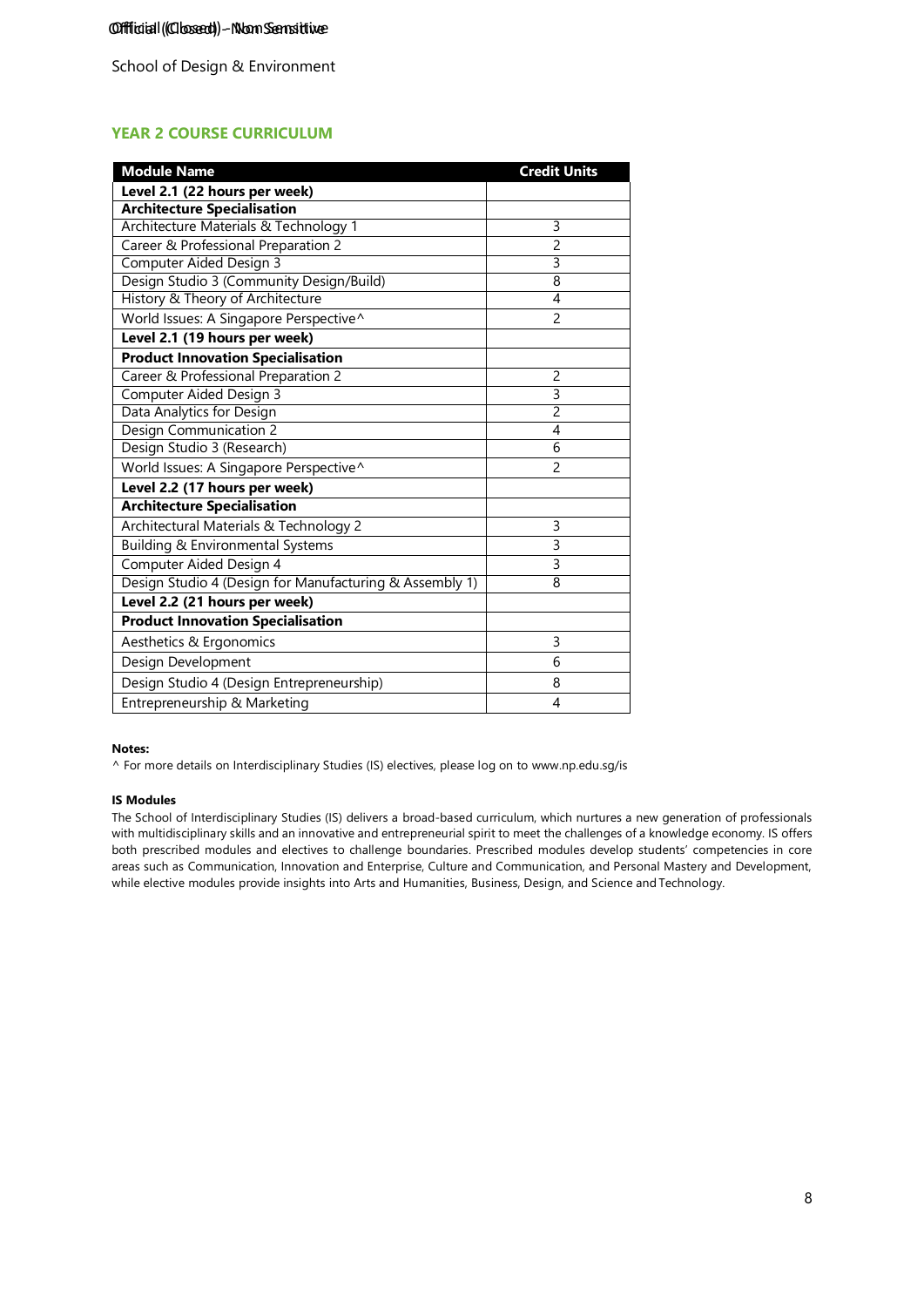## Official (Closed) - Non Sensitive

School of Design & Environment

## **YEAR 3 COURSE MODULES**

**LEVEL 3.1** 

#### **COMMON MODULE**

# **ARCHITECTURE SPECIALISATION**

#### **Architectural Materials & Technology 3**

This module expands students' knowledge of architectural materials and building technology using large-scale structure, more advanced construction techniques and processed architectural materials. Focus topics include more advanced study of DfMA (design for manufacturing and assembly), PPVC (Prefabricated Prefinished Volumetric Construction) and DfM (design for Maintainability) consideration for design and detailing.

Students are required to apply their knowledge through the analysis of large scale and high-rise buildings as well as their design projects, to produce a set of construction drawings.

#### **Architectural Practice**

This module applies architectural design in the context of a professional practice. Students are introduced to architectural practice organisation, roles and responsibilities of architects, and their relationships with the other consultants and professionals of a building project team.

Students learn about the regulatory and discretionary building codes and standards that architectural design in Singapore must conform to and correspondingly, the standard procedures for project application to the relevant authorities. Students are to apply relevant guidelines to their design projects.

Introduction of principles of contract administration and project management at various stages of a building and construction project will be taught.

#### **Design Studio 5 (Design for Manufacturing & Assembly 2)**

This module enhances the level of the design skills with the considerations for spatial adaptability and sustainability considerations in an urban context. Students are to explore different aspects of the architectural design considerations from the contextual, physical, social and cultural perspectives.

Students will develop interpretive analysis, conceptual and critical thinking to formulate the design narratives and to orchestrate spatial and experiential sequence through creative exploration and creation of form, space, and program. Students will develop critical design solutions with compliance to statutory requirements and design considerations for manufacturing & assembly of holistic architectural design.

## **PRODUCT INNOVATION SPECIALISATION**

#### **Design Studio 5 (Innovation)**

This module prepares students to undertake a major individual project with the aim of designing a trend-setting, innovative, human-centred product with revolutionary tech driven features. Students are required to apply relevant design methodologies and skills they have learnt thus far, and complete the entire design process. At the end of this module, students will be able to identify and predict emerging trends and design opportunities that will transform a business eco-system and propose design emerging tech-driven solutions along with a proof-of-concept high fidelity prototype along with a project portfolio. There will be guest lectures on emerging design trends. The knowledge and skills learnt in Technology in Design, User Interface & Digital Prototyping will be applied into Design Studio 5 projects.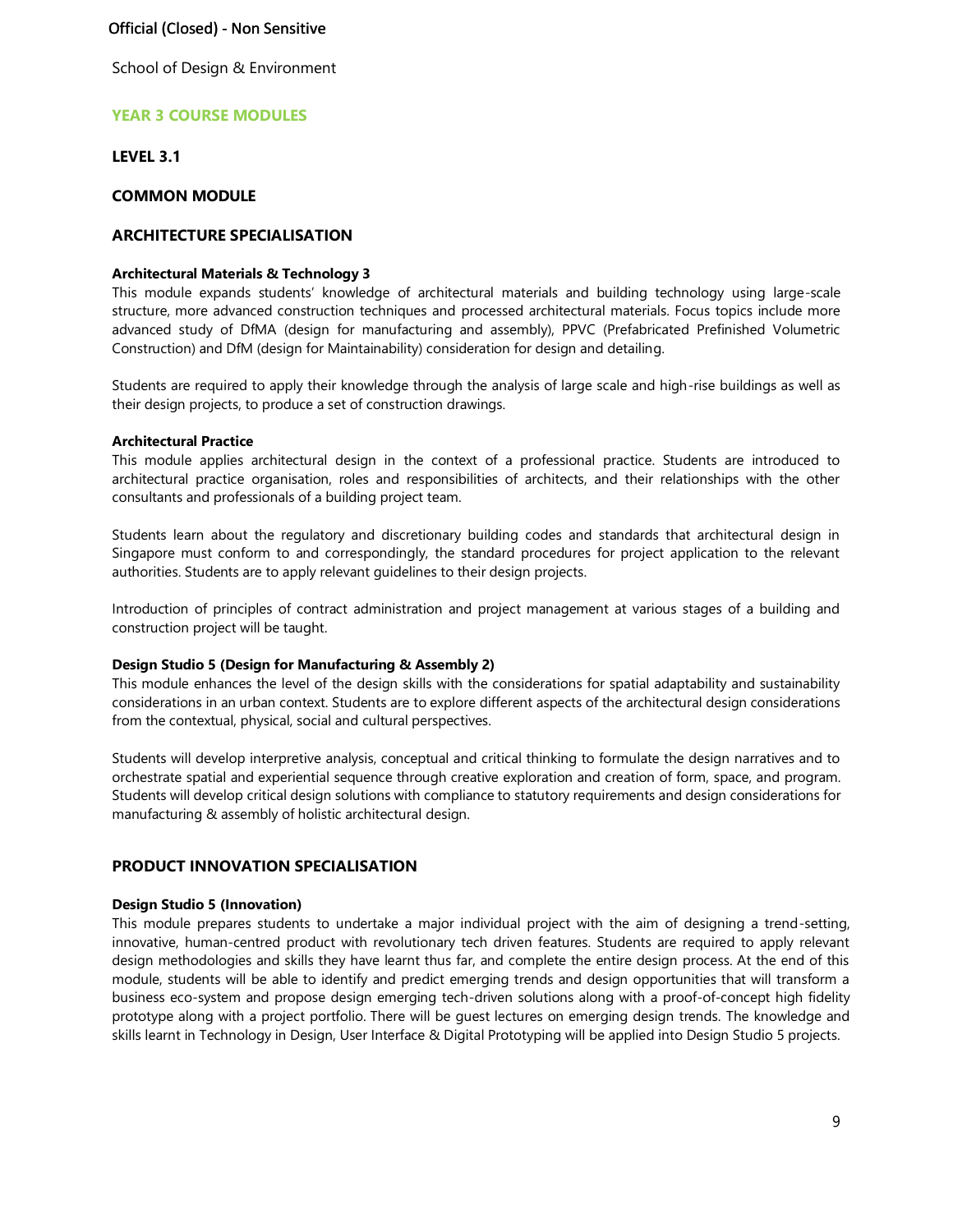## **Technology in Design**

This module introduces students to leading edge smart technology such as Artificial Intelligence (AI), automation, Internet of Things (IOT) and its applications in product design. Students will be exposed to programming boards such as Arduino, Raspberry Pi etc. AR/VR tools and platforms, along with essentials and principles of engineering design with a focus on applications in designing smart products and smart experiences.

## **User Interface & Digital Prototyping**

User Interface Design introduces students to the discipline of designing user interfaces. The module teaches students how to use structuring frameworks such as structure maps, wireframes and components that users interact with to allow them to achieve their goals with the system. This module introduces principles that allow for good interface design and critical design patterns for various contexts. Simultaneously, students learn how to appropriately select patterns to promote more enjoyable interactions, aesthetically design an interface to maximise delight and deliver on the product's communication objectives. Students will learn effective prototyping methods in order to present their designs and user test their hypotheses. They will take a prototyping workshop concurrently to help them build prototypes of their designs.

# **LEVEL 3.2**

# **ARCHITECTURE SPECIALISATION**

## **Design Studio 6 (Place-Making)**

This module covers the final year project where students will develop architecture design projects from inception to completion in a succinct manner. Through the study of architectural precedents and site analysis, students' design proposals should demonstrate a keen understanding of context, environment and spatial programming as well as sensitivity to materials techniques and skills to bring out the essence of their design through the use of various representational media to communicate design ideas effective.

The meaning of a space in relation to its function and human activities is also demonstrated against social and cultural aspects from small to large scale architectures and place-making perspective within an urban intervention. This module covers various architectural exploration on identity, public space, community and sustainability.

## **3-Month Internship (Local/Overseas)**

This module provides students with the opportunity to gain experiences and apply the knowledge and skills learnt in a working environment relevant to the course. Students will enhance their abilities in problem solving, communication and interpersonal skills in the module. The internship may be local or overseas, depending on the availability of internship companies. Students are required to submit weekly reports, interim and final reports, and present the internship experiences in an oral presentation at the end of the internship.

# **PRODUCT INNOVATION SPECIALISATION**

### **OPTION 1:**

### **3-Month Internship (Local/Overseas)**

This module provides students with the opportunity to gain experiences and apply the knowledge and skills learnt in a working environment. Students will enhance their abilities in problem solving, communication and interpersonal skills in the module. This 10-week industry attachment may be held in local or overseas. In order that the students can complete this module in the academic year for graduation purposes, this module begins earlier than the normal semester commencement date.

### **Capstone Project**

This module provides students with the opportunity to apply the knowledge and skills learnt during the first two years and part of the third year to complete a major project. Students will enhance their abilities in problem solving,